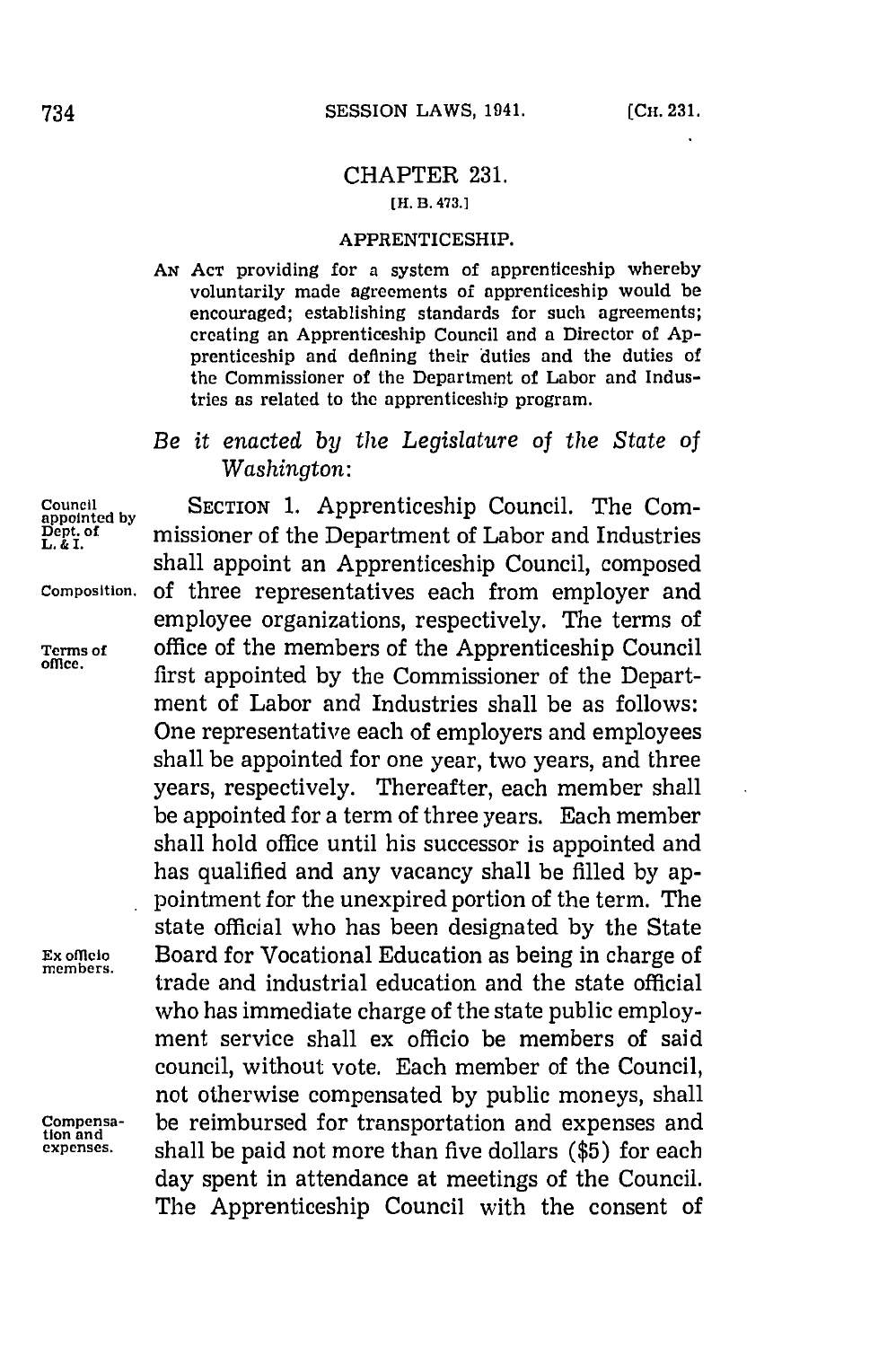employee and employer groups shall: (1) establish *Puties of* standards for apprenticeship agreements in conformity with the provisions of this act; (2) issue such rules and regulations as may be necessary to carry out the intent and purposes of this act; and **(3)** perform such other duties as are hereinafter imposed. Not less than once a year the Apprenticeship Council shall make a report through the Commissioner of the Department of Labor and Industries on November **1,** of its activities and findings to the Legislature which shall be made available to the public.

SEC. 2. Director of Apprenticeship and other **Appointment** personnel. Subject to the confirmation of the State Apprenticeship Council **by** a majority vote, the Commissioner of the Department of Labor and Industries shall appoint a Director of Apprenticeship whose salary shall be four thousand two hundred dollars **Salary.** (\$4200) per year. Under the supervision of the Commissioner of the Department of Labor and Industries and with the advice and guidance of the Apprenticeship Council, the Director shall: **(1) Duties.** encourage and promote the making of apprenticeship agreements conforming to the standards established **by** or in accordance with this act, and in harmony with the policies of the United States Department of Labor; (2) act as Secretary of the **Ap**prenticeship Council and of state joint apprenticeship committees; **(3)** when so authorized **by** the Apprenticeship Council, register such apprenticeship agreements as are in the best interests of the apprentice and conform to the standards established **by** or in accordance with this act; (4) keep a record of apprenticeship agreements and upon performance thereof issue certificates of completion of apprenticeship; **(5)** terminate or cancel any apprenticeship agreements in accordance with the provisions of such agreements; and who **(6)** may act to bring about the settlement of differences arising out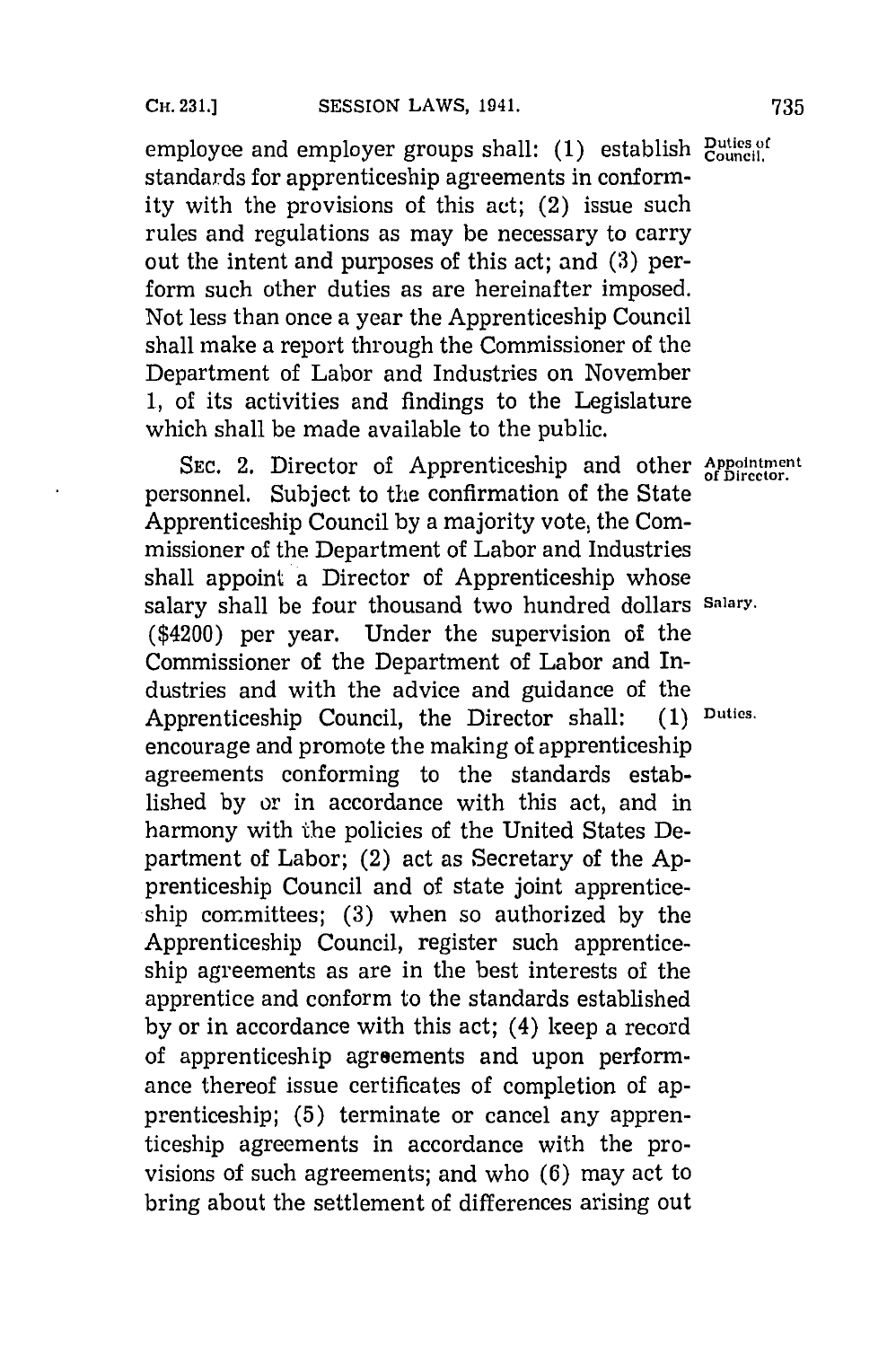of the apprenticeship agreement where such differences cannot be adjusted locally or in accordance with the established trade procedure.

**Duties of Related** and supplemental instruction for appoint board. **prentices**, coordination of instruction with job experiences, and the selection and training of teachers and coordinators for such instruction shall be the responsibility of the State Board for Vocational Education and its local recognized agencies for vocational education. The Commissioner of the Department of Labor and Industries is authorized to other appoint such other personnel as may be necessary to personnel. **personnel,** aid the Apprenticeship Council and the Director of Apprenticeship in the execution of their functions under this act.

**Joint committees. SEC. 3.** Local and state joint apprenticeship committees. Local and state joint apprenticeship committees may be approved, in any trade or group of trades, in cities or trade areas, **by** the Apprenticeship Council, whenever the apprentice training needs of such trade or group of trades justifies such establishment. Such local or state joint apprenticeship **Composition,** committees shall be composed of an equal number of employer and employee representatives chosen from names submitted **by** the respective local or state employer and employee organizations in such trade or group of trades. In a trade or group of trades in which there is no bona fide employer or employee organization, the joint committee shall be composed of persons known to represent the interests of employer and of employees respectively, or a state joint apprenticeship committee may be approved as, or the Council may act itself as the joint committee in such trade or group of trades. Subject to the review of the Council and in accordance **Duties,** with the standards established **by** this act and **by** the Council, such committees shall devise standards for apprenticeship agreements and give such aid as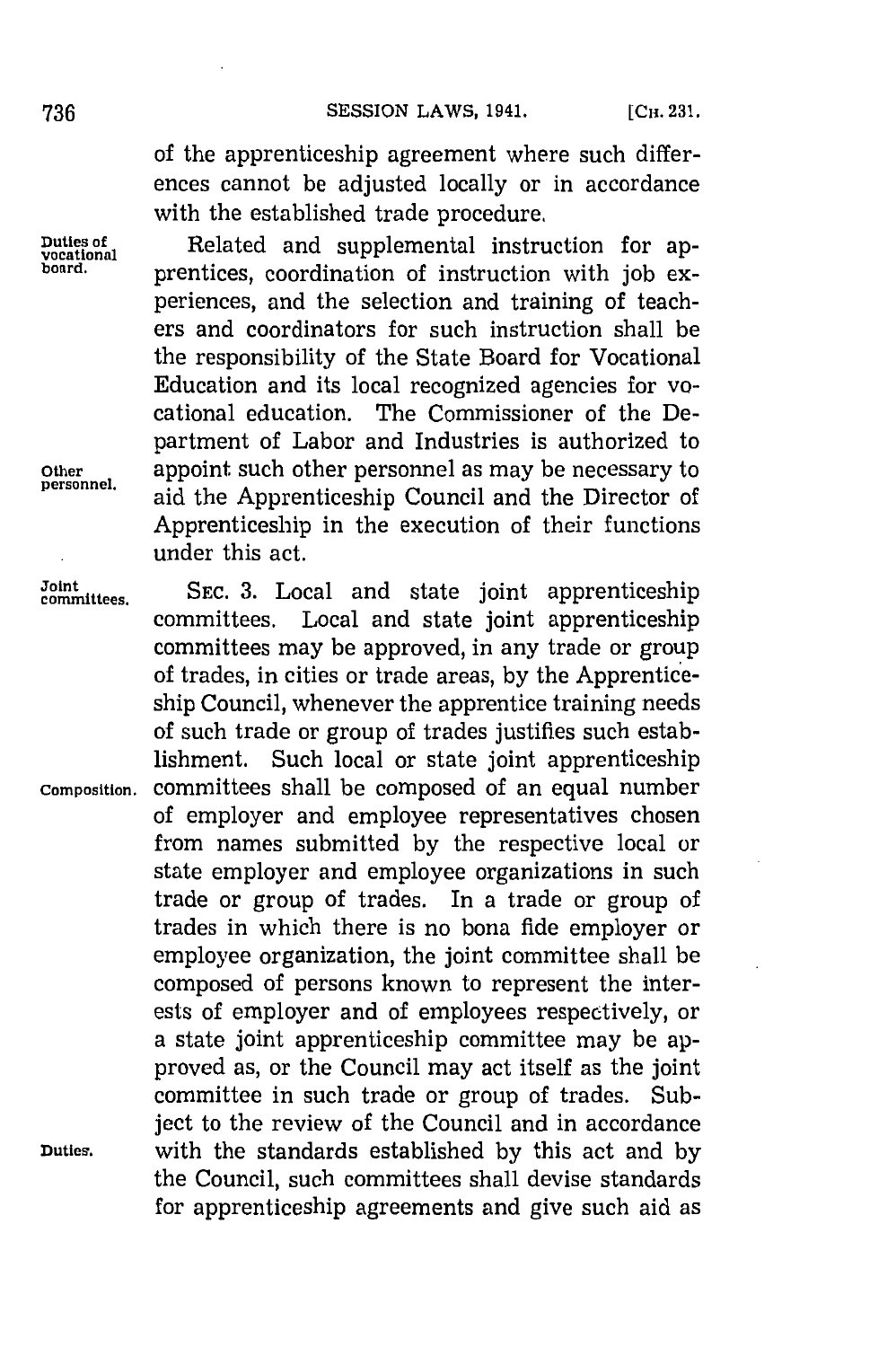may be necessary in their operation, in their respective trades and localities.

**SEC.** 4. Standards for apprenticeship agreements. **standards for** Standards for apprenticeship agreements are as fol**lows:**

**(1) A** statement of the trade or craft to be taught and the required hours for completion of apprenticeship which shall be not less than four thousand (4000) hours of reasonably continuous employment.

(2) **A** statement of the processes in the trade or craft divisions in which the apprentice is to be taught and the approximate amount of time to be spent at each process.

**(3) A** statement of the number of hours to be spent **by** the apprentice in work and the number of hours to be spent in related and supplemental instruction which instruction shall be not less than one hundred forty-four (144) hours per year.

(4) **A** statement of the age of the apprentice which may not be less than sixteen years of age.

**(5) A** statement of the progressively increasing scale of wages to be paid the apprentice.

**(6)** Provision for a period of probation during which the Apprenticeship Council or the Director of Apprenticeship may terminate an apprenticeship agreement at the request in writing of any party thereto. **After** the probationary period the Apprenticeship Council, or the Director of Apprenticeship, under a procedure approved **by** the Council, shall be empowered to terminate the apprenticeship agreement in accordance with the provisions of such agreement.

**(7)** Provision that the services of the Director and the Apprenticeship Council may be utilized for consultation regarding the settlement of differences arising out of the apprenticeship agreement where such differences cannot be adjusted locally or in accordance with the established trade procedure.